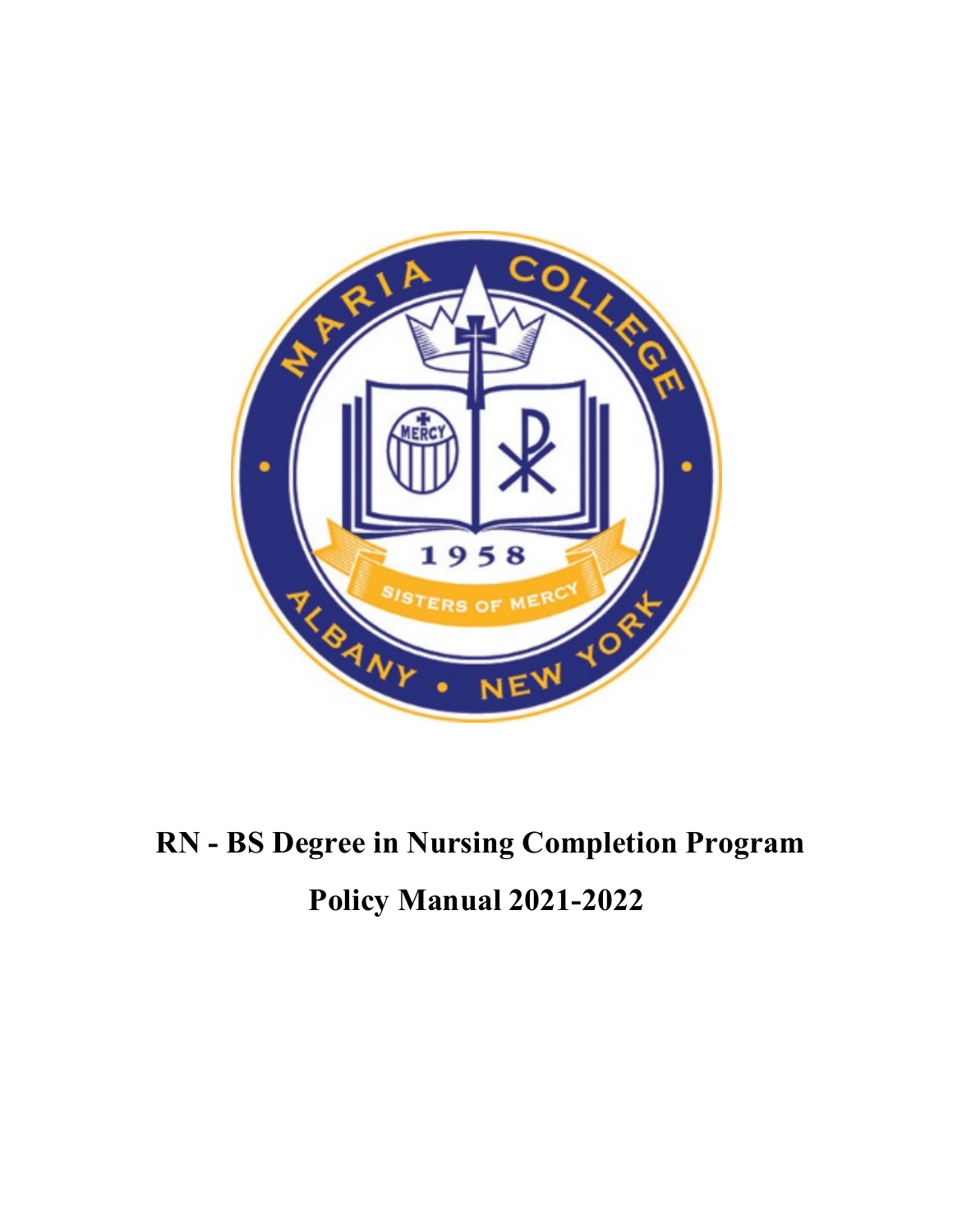

#### **Table of Contents**

# Contents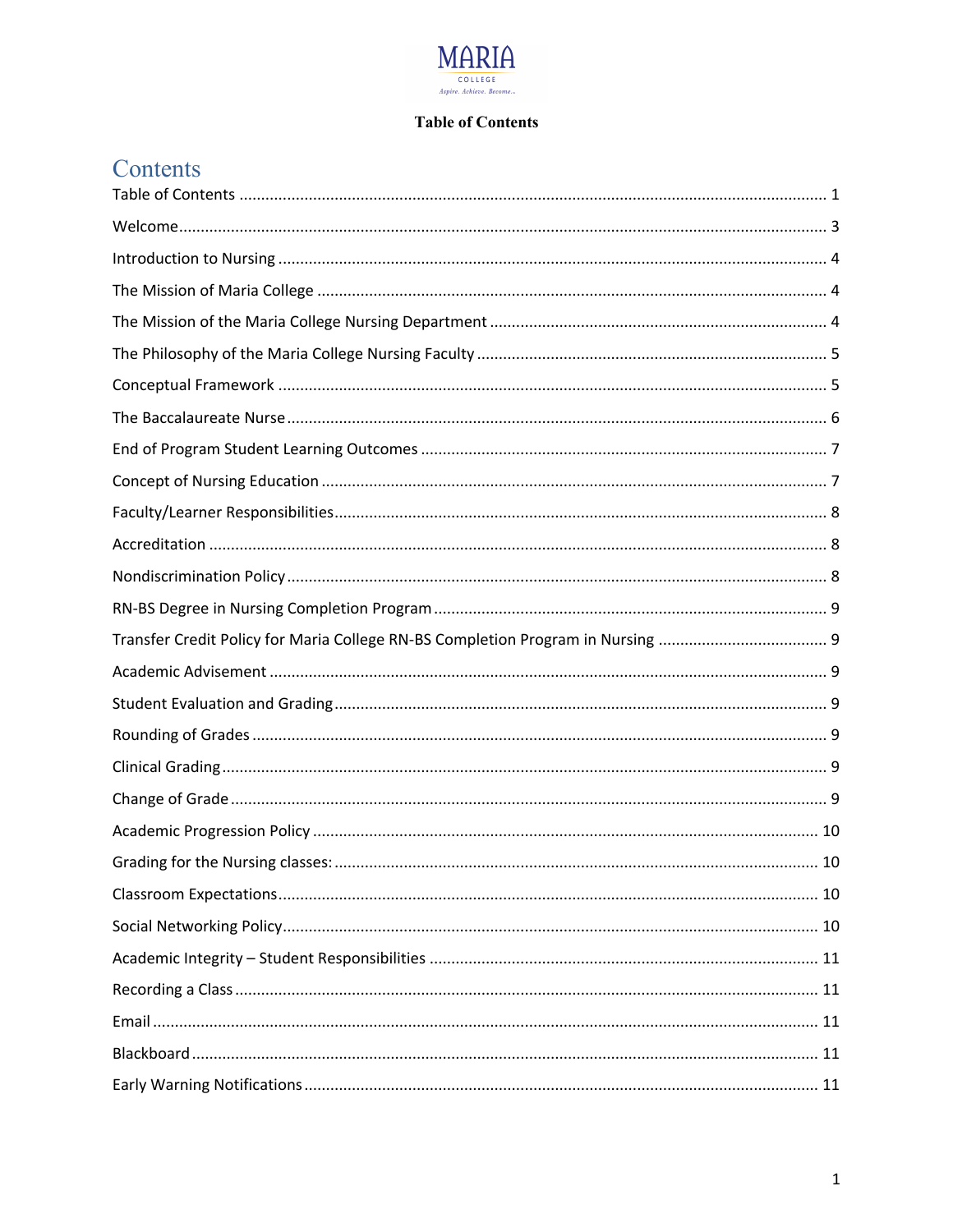

| Sigma Theta Tau International Honor Society of Nursing - Omicron Sigma at-Large Chapter  15 |  |
|---------------------------------------------------------------------------------------------|--|
|                                                                                             |  |
|                                                                                             |  |
|                                                                                             |  |
| RN - BS Degree in Nursing Completion Program Student Participation in Governance 16         |  |
|                                                                                             |  |
|                                                                                             |  |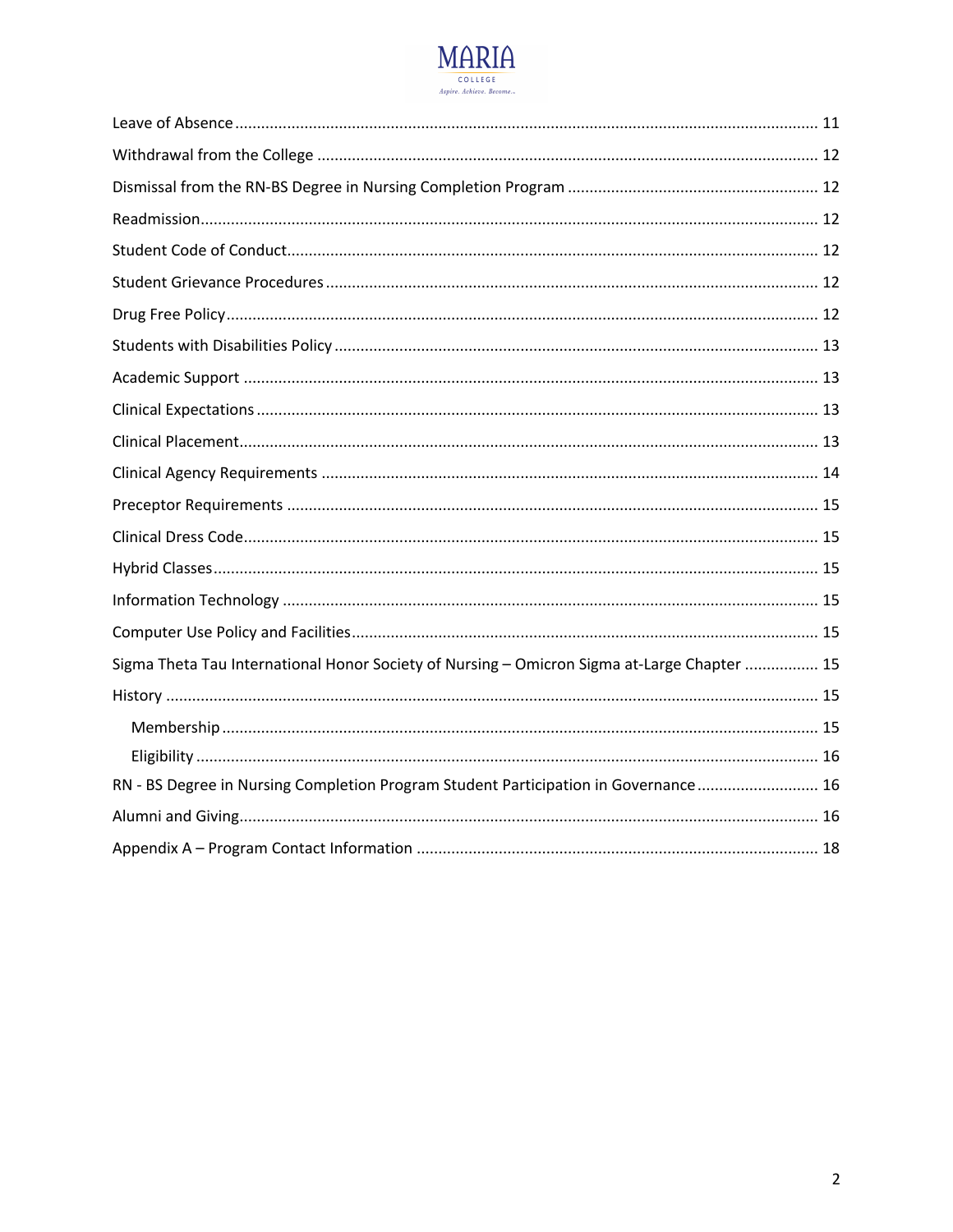

#### **Welcome**

Dear Student,

Welcome to the RN - BS Degree in Nursing Completion Program! Entry into this Program marks a continuation of your education as a nurse. I hope that you will find the curriculum current, applicable to your practice, and growth producing.

The faculty has been selected to assist you on this journey, to meet your professional and personal educational goals. We take pride in the mission of both the College and the Nursing Programs.

This Manual was prepared to provide you with valuable information to facilitate your achievement of academic success in the Program. The Manual contains policies and procedures that are applicable during your course of study at Maria College. General College policies are found in the Academic Catalog and the Maria College Student Handbook As a student, you are responsible to both the Maria College Student policies and those of the RN - BS Degree in Nursing Completion Program.

Please keep this Manual as a reference during your academic career at Maria College. A copy of this Manual can also be found on the Maria College website. It is a supplement to the Maria College Catalog and Maria College Student Handbook. All information in this Manual is subject to change. Any changes will be communicated to students as they occur.

It is our pleasure to have you join the Maria College RN - BS Degree in Nursing Completion Program!

Ellen J. Argust, MS RN CNOR RN to BS Degree in Nursing Completion Program Director

Victoria A. Callagan, EdD RN Associate Dean in Nursing for Curriculum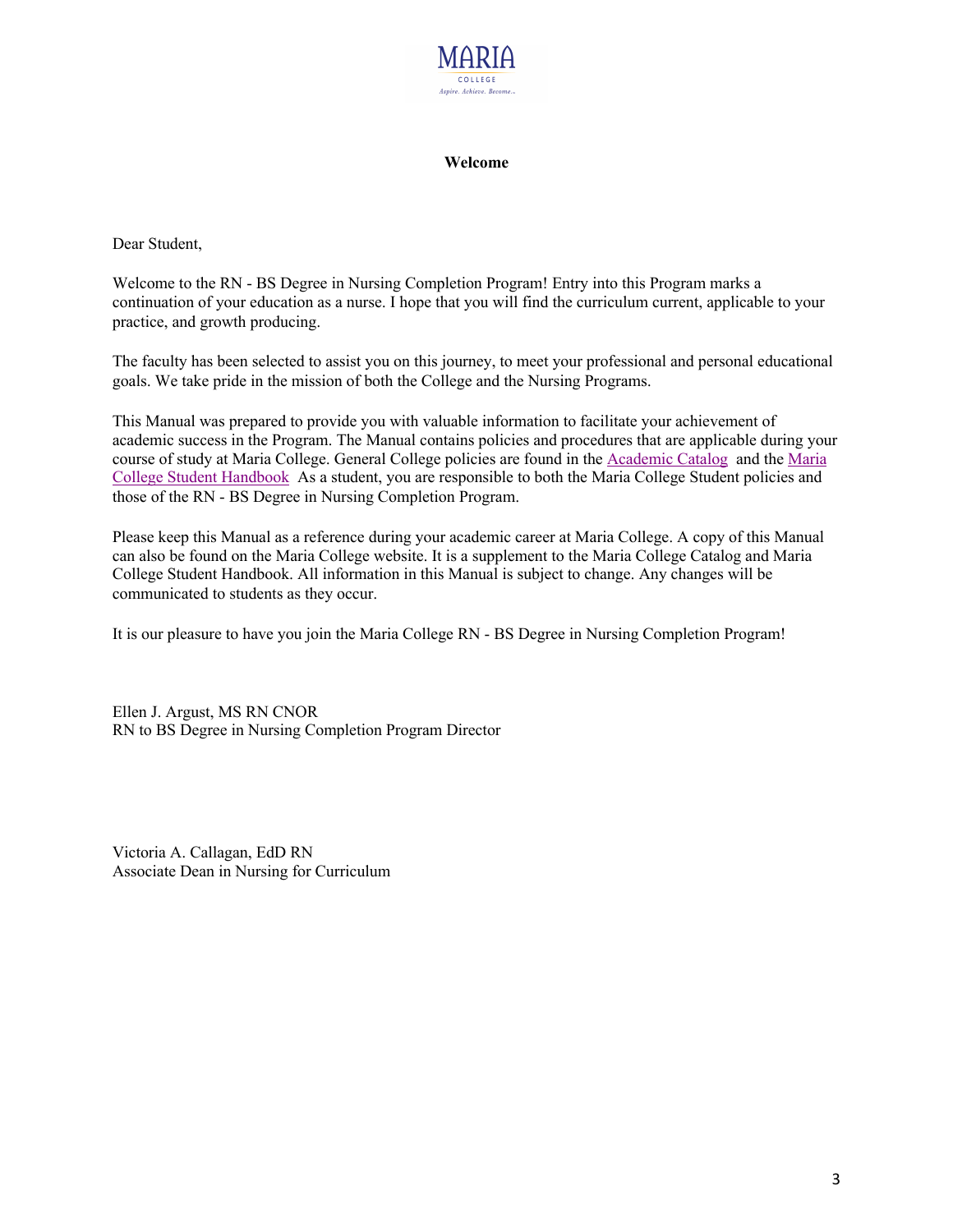

#### **Introduction to Nursing**

As a nursing student, it is important to be aware that there are different levels of preparation that you may choose in order to achieve your goal to become a nurse. The differences in types of nurses involve both professional responsibilities and education. Professional responsibilities vary with the level and depth of education and are determined to some extent by the area and facility in which you are employed. Educational programs and the approximate times for completion based on full time study include:

- 1. Licensed Practical or Vocational Nurse (LPN, LVN): 9 -18 months
- 2. Associate Degree Nurse (RN): 2 years
- 3. Baccalaureate Degree Nurse (RN, BS): 4 years
- 4. Master of Science of Nursing (MS, MSN): 2 years after BS
- 5. Doctorate in Nursing (PhD or DNS): 2 or more years after MSN
- 6. Doctorate of Nursing Practice (DNP): 2 or more years after MSN

Each of the above programs is a separate course of study. However, some schools have a ladder- type program that allows students to receive some credit for education at another level, should they wish to pursue a higher degree.

There are three nursing programs at Maria College:

- 1. Practical Nurse Certificate Program a 15-month weekend program that prepares the student to take the NCLEX – PN licensure examination upon completion of the program
- 2. Associate in Applied Science in Nursing with full time study this is a two-year program (full time study) that prepares the student to take the NCLEX-RN licensure examination at completion of the program. Maria offers a part-time option that takes more than two years to complete and advanced placement options that take less than 2 years to complete.
- 3. Bachelor of Science in Nursing degree completion program with full time study this is a two-year program designed for the licensed RN to obtain a baccalaureate in nursing. This program may also be completed through part-time enrollment.

It is important to remember that completion of a formal program that allows for licensure does not end one's education but marks the beginning of one's professional learning. All nurses, at whatever level, have an obligation and responsibility to take advantage of academic and non- academic educational opportunities. Nursing is an ever-growing and ever-changing profession that requires its members to commit to life-long learning to assure that the clients receive safe and quality care.

#### **The Mission of Maria College**

Maria is a Catholic college sponsored by the Sisters of Mercy and animated by the Mercy charism. It provides career-relevant, opportunity education in the context of the Catholic Intellectual Tradition to all who can benefit from it. Maria is committed to outstanding and holistic student support services, financial sustainability and the purposive use of evidence to drive institutional renewal and student success. Maria seeks to foster graduates who recognize and respect the dignity of every human person and who will transform their knowledge and skill into caring and compassionate service to others.

#### **The Mission of the Maria College Nursing Department**

The mission of the Maria College Nursing Department is to promote lifelong learning through rigorous nursing education programs offered in a supportive environment reflective of Mercy charism. Faculty and staff seek to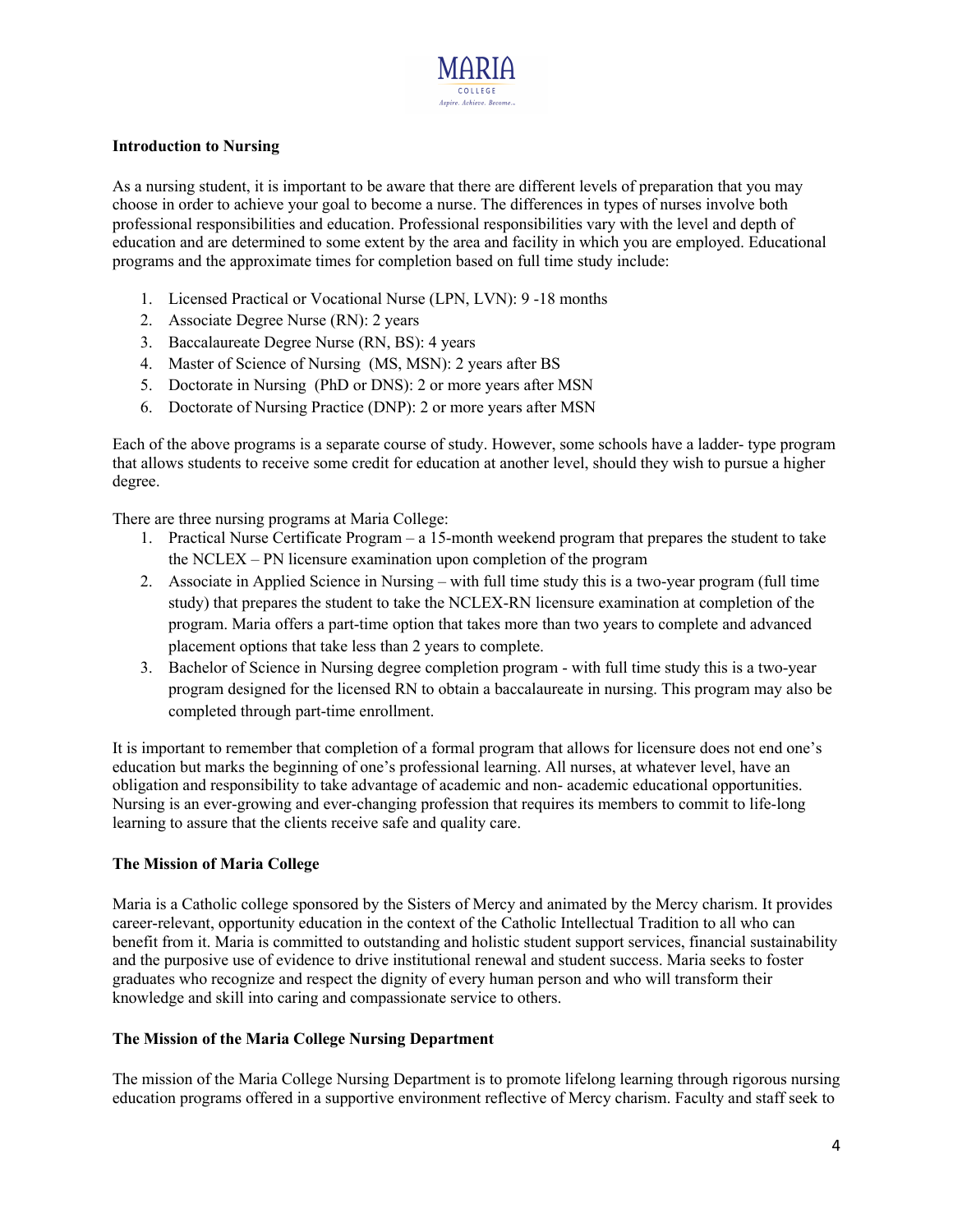

foster graduates that respect the dignity of every human person so that throughout their careers they practice the art and science of nursing through caring and compassionate service to others.

#### **The Philosophy of the Maria College Nursing Faculty**

The works of Florence Nightingale and Jean Watson shape the philosophy of the Department of Nursing. Based on their work, the faculty have identified human needs, environment, nursing process, caring, critical thinking, and the National League for Nurses (NLN) core competencies of the nurse as the foundations for the conceptual framework underpinning the nursing curricula.

The faculty believe that:

- nursing is the professionalization of human capacity for caring.
- caring behaviors are person-centered and respect the dignity, values, and beliefs of every person.
- nursing is an art and a science, constantly dynamic and evolving and the nursing process is the systematic approach to nursing care.
- nurses are responsible for ethical practice in relation to their clients, the public, their colleagues, and themselves.
- the practice of nursing ensures advocacy for clients who are unable to advocate for themselves.
- nurses have a professional responsibility to continually improve their clinical judgment and practice through reflection, evidence-based practice, and lifelong learning.
- the environment includes all conditions, internal and external, that surround and affect the individual and can be manipulated to place a client in the best possible condition for health promotion, healing, or a dignified death.
- health is the extent to which people can realize their aspirations, satisfy needs, and change or cope with the environment.
- nursing, as an art and a science, uses the humanities and sciences to provide a foundation for nursing education.

To prepare nursing students for practice, the faculty recognizes the National League for Nursing (NLN) Competencies and graduates are prepared to:   

- promote and enhance *human flourishing* for patients, families, communities, and self
- demonstrate sound *nursing judgment*in practice
- acquire and maintain a *spirit of inquiry* as they move into the world of nursing practice
- internalize values and continually develop their *professional identity*

The faculty believe that within these core competencies the nurse is prepared to provide care in a variety of settings. These core competencies are actualized through demonstration of professional behavior, clinical competency, application of the nursing process, managing care, communication, clinical decision making/critical thinking, teaching/ learning, collaboration, and caring interventions.

#### **Conceptual Framework**

The conceptual framework is derived from the philosophy of the Maria College Nursing Programs. The major foci are human needs, environment, the nursing process, critical thinking, caring, and the competencies of the nurse.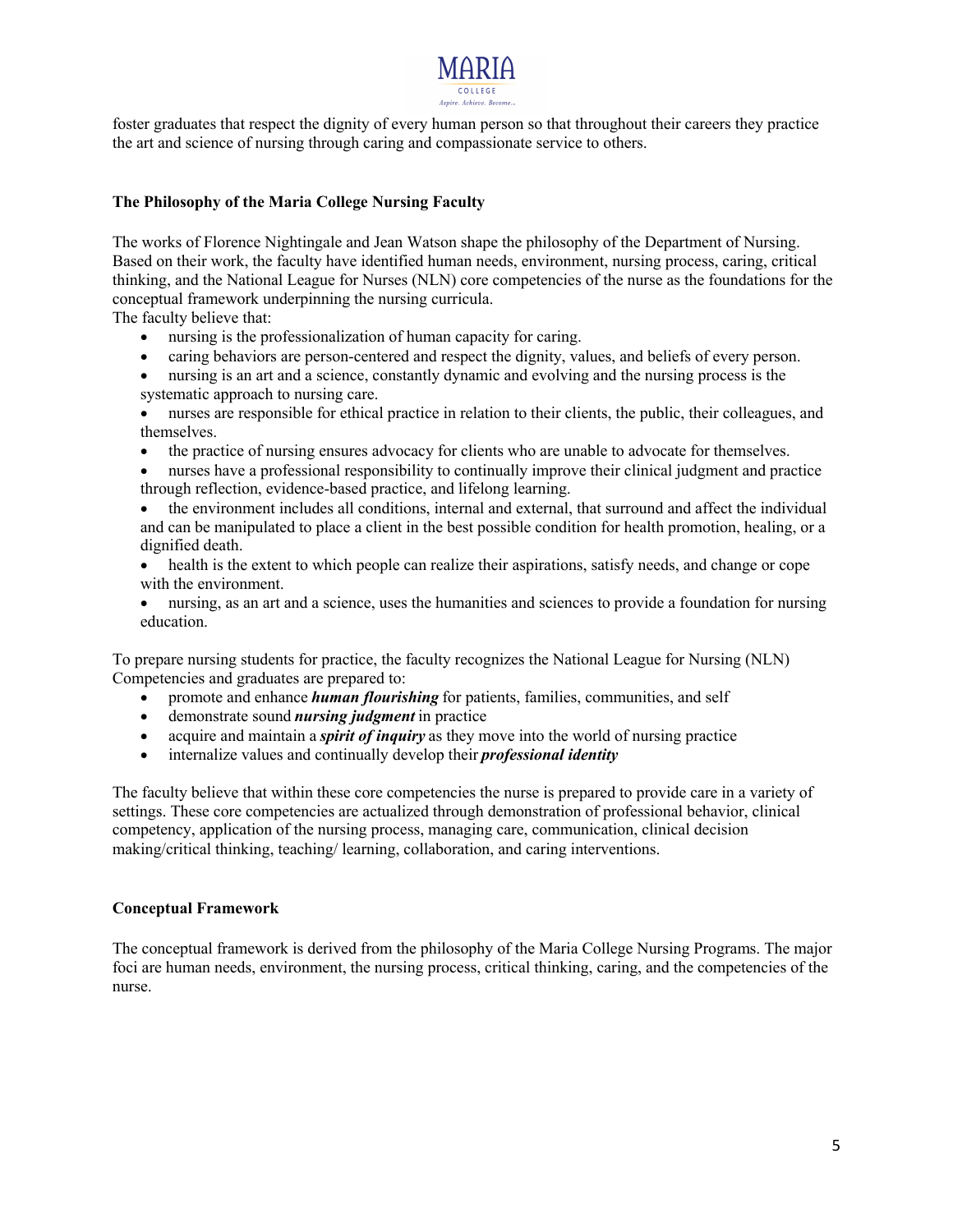

The nursing faculty envision the nurse as a caring professional who affects the client's ability to meet human needs as they are impacted by the external and internal environment. The nurse utilizes the nursing process to critically think while enacting the competencies of a nurse.

#### **The Baccalaureate Nurse**

Focus of the RN - BS Degree in Nursing Completion Program:

The focus of Maria College's RN - BS Degree in Nursing Completion Program is to develop nurses who utilize evidence for practice decisions throughout a variety of healthcare settings and have knowledge of contemporary issues shaping nursing and healthcare.

Baccalaureate prepared nurses' function in the roles of providers of care, designers, coordinators, managers of care, and members of the profession. Professional nurses are generalists whose practice includes both direct and indirect care for clients including the role of patient advocates and educators. This role is realized through partnerships with clients, who include individuals, families, groups, communities, and populations. To successfully realize this role, the nurse will demonstrate high quality care, evaluate care outcomes, and provide leadership in improving care.

Nursing practice is built on nursing knowledge, theory, and research. Additionally, nursing practice utilizes knowledge from other disciplines, both adapting and applying the knowledge as appropriate for professional practice.

As designers, coordinators, and managers of care, the baccalaureate prepared nurses have the knowledge and authority to delegate tasks to other healthcare personnel, as well as to supervise and evaluate them. Additionally, they are responsible for the outcomes of client care. They are healthcare providers who function independently within a multidisciplinary healthcare team. Nurses bring knowledge, judgment, skills, and caring to the healthcare team.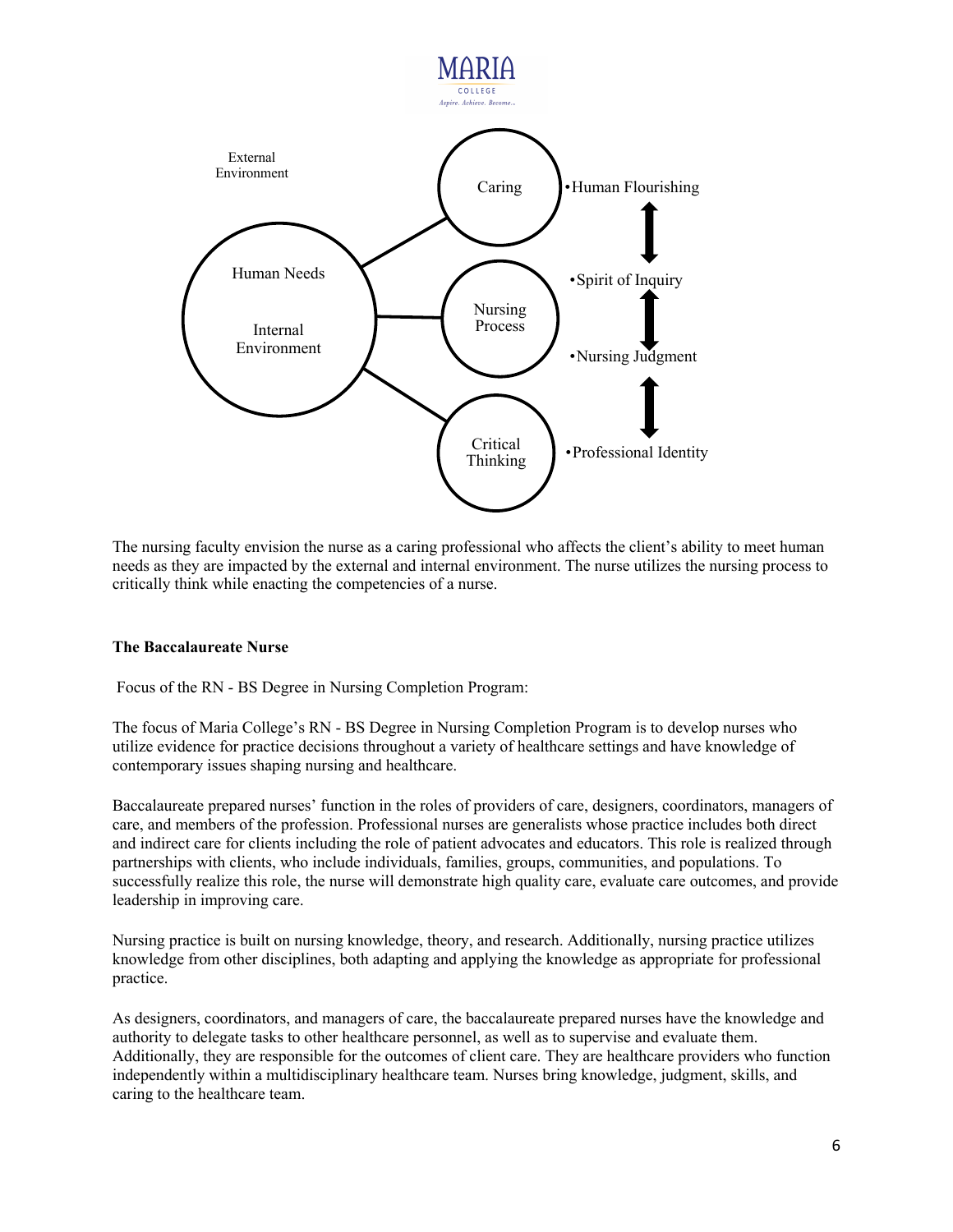

The baccalaureate degree graduates serve as advocates for the client and the profession of nursing. The professional nurse will demonstrate strong clinical reasoning, clinical judgment, communication, and assessment skills. As advocates for high quality care for all clients, baccalaureate prepared nurses possess appropriate values and ethics, are knowledgeable about the policy processes defining healthcare delivery, and systems of care.

#### **End of Program Student Learning Outcomes**

The focus of the RN - BS Degree in Nursing Completion Program is to develop nurses who utilize evidence for practice decisions throughout a variety of healthcare settings and have knowledge of contemporary issues shaping nursing and healthcare.

At the completion of the RN-BS Degree in Nursing Completion Program, the graduate of the program will:

- Exhibit caring behaviors, cultural competence, and effective communication to meet the human needs of clients as a member of the profession of nursing and an inter-professional team.
- Integrate ethical and legal standards with personal and professional values that encompass lifelong learning into nursing practice.
- Incorporate principles of holism, health promotion, teaching learning, and risk reduction across the life span to improve population health.
- Utilize the research findings, evidenced-based practice, and the nursing process to collaborate, coordinate, evaluate, and improve care for the advancement of nursing knowledge and practice in a changing health-care environment.
- Advocate for socially just health-care policies for individuals, groups, and communities in diverse health-care environments.
- Integrate theory, bio-psycho-social knowledge, technology, and critical thinking to provide leadership in the design, coordination, and management of care across the lifespan for individuals, groups, and communities.

#### **Concept of Nursing Education**

The faculty believe that the study of the humanities, social sciences, and biological sciences provide the student with an appreciation of and respect for the human experience and dignity of the individual which is central to nursing. Knowledge, skills and attitudes acquired assist the student to develop critical thinking and decision-making skills essential to nursing practice.

The faculty believe nursing education involves mentoring and role modeling for nursing students. The faculty believe that nursing education facilitates the learning of scientific principles and the ability to transform their knowledge and skill into caring and compassionate service to others. Recognizing that students have unique and varied learning styles, nursing faculty strive to establish a caring environment that maintains the cultural integrity of students and nurtures commitment to the learning process. We believe learning is a lifelong process that takes place in the learner at different rates and results in behavior change. The faculty fosters the student's growth through enhancement of prior life experiences and social/cultural/ethnic diversity. Nursing education is based on scientific principles and clinical experiences for the mastery of skills. Nursing education is a synthesis of clinical experience and classroom learning.

The faculty recognize the necessity for an organizing framework for teaching and testing. Bloom's Taxonomy of Educational Objectives for the cognitive, affective, and psychomotor domains is used for stating level and course objectives. Bloom's Taxonomy is a classification of learner behaviors representing intended outcomes of educational experiences. These behaviors are progressive in nature. The behaviors are categorized from simple to complex and from concrete to abstract. If more complex behaviors such as synthesis are achieved, simple behaviors such as recognition must to some extent also be present. The logical, sequential, and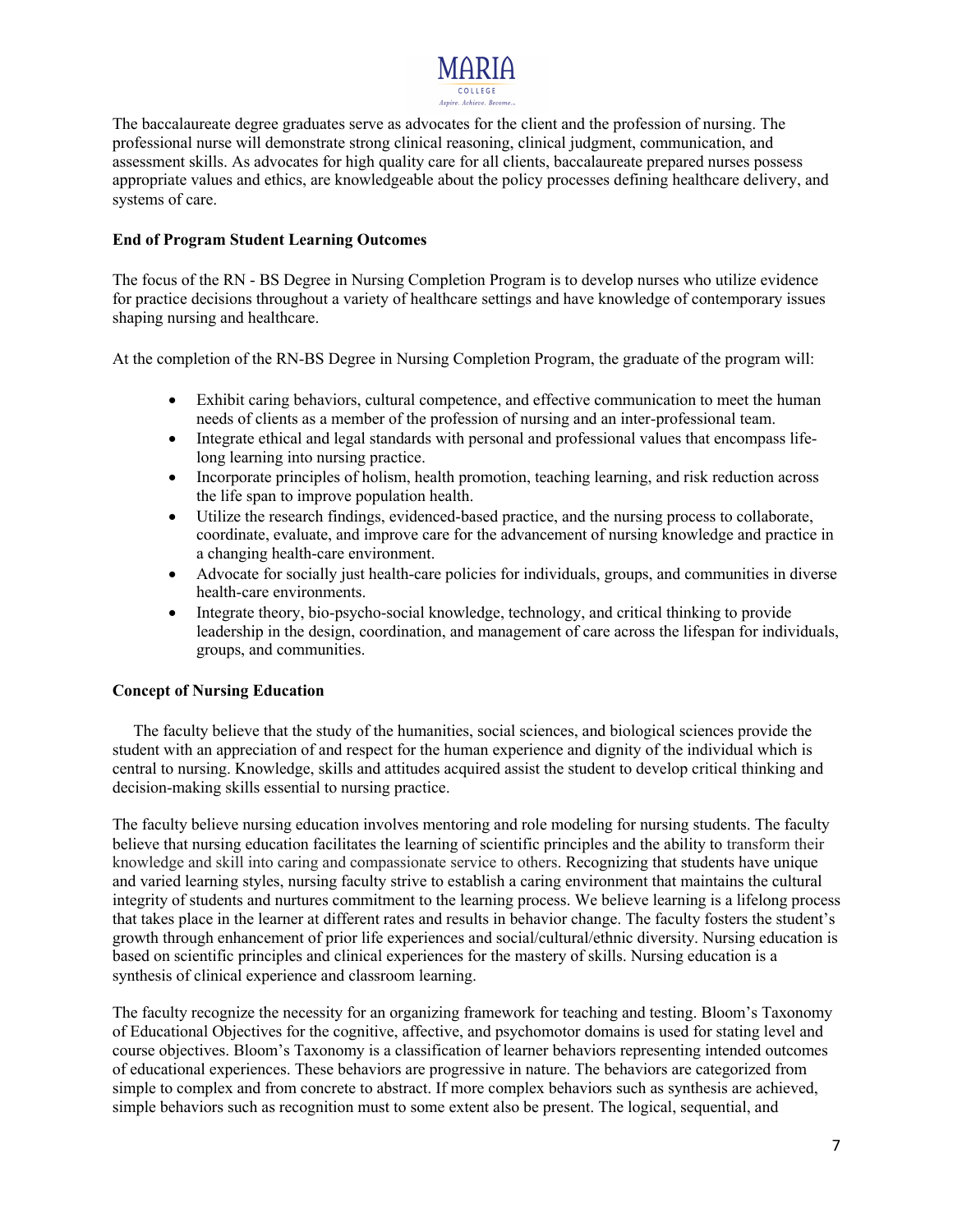

consistent nature of the classification system suggests methods for curriculum development and gives faculty guidance for providing appropriate learning activities and evaluation methods.

#### **Faculty/Learner Responsibilities**

Teaching and learning are crucial activities for an educational program. The teaching-learning process is interactive and occurs between a teacher and learner when specific objectives or desired behavioral changes are achieved.

- 1. Consider the needs of the learner when formulating course outcomes;
- 2. Provide an educational environment that is conductive to effecting behavioral changes in the learner;
- 3. Acknowledge the individuality of the learner;
- 4. Present appropriate content in an educationally sound manner;
- 5. Utilize varied teaching techniques that are appropriate to the identified outcomes;
- 6. Evaluate the learner based on identified outcomes;
- 7. Serve as a role model as a member within the profession of nursing;
- 8. Encourage continued growth and development;
- 9. Assist the learner with setting objectives for professional growth and development;
- 10. Participate in evaluating teaching effectiveness.

In the teaching-learning process, the learner as participant:

- 1. Identifies learning needs;
- 2. Works actively toward identified learning outcomes;
- 3. Assumes responsibility to synthesis knowledge presented;
- 4. Evaluates learning based on identified outcomes;
- 5. Develops behavior/skills appropriate to nursing practice;
- 6. Takes responsibility for professional growth and development;
- 7. Participates in evaluation of teaching-learning process.

#### **Accreditation**

The Maria College RN-BS Degree in Nursing Completion Program is registered by the New York State Education Department, HEIGS #1203.10, and accredited by the New York State Board of Regents. The Board is recognized by the U.S. Department of Education as a national accrediting body for nursing education programs.

The RN - BS Degree in Nursing Completion Program is accredited by the Accreditation Commission for the Education of Nurses (ACEN). If there are any questions or complaints about the Program the reader should contact them at https://www.acenursing.org or at ACEN, 3390 Peachtree Road NE, Suite 1400 | Atlanta, GA 30326. Their telephone number is 404-975-5000.

Maria College is accredited by the Commission on Higher Education of the Middle States Association of Colleges and Schools, 3624 Market Street, Philadelphia, PA 19104 Phone: (267)284-5000. The Commission on Higher Education is an institutional accrediting agency recognized by the U.S. Secretary of Education and the Commission on Recognition of Postsecondary Accreditation.

#### **Nondiscrimination Policy**

• Please refer to the Maria College Student Handbook for this information.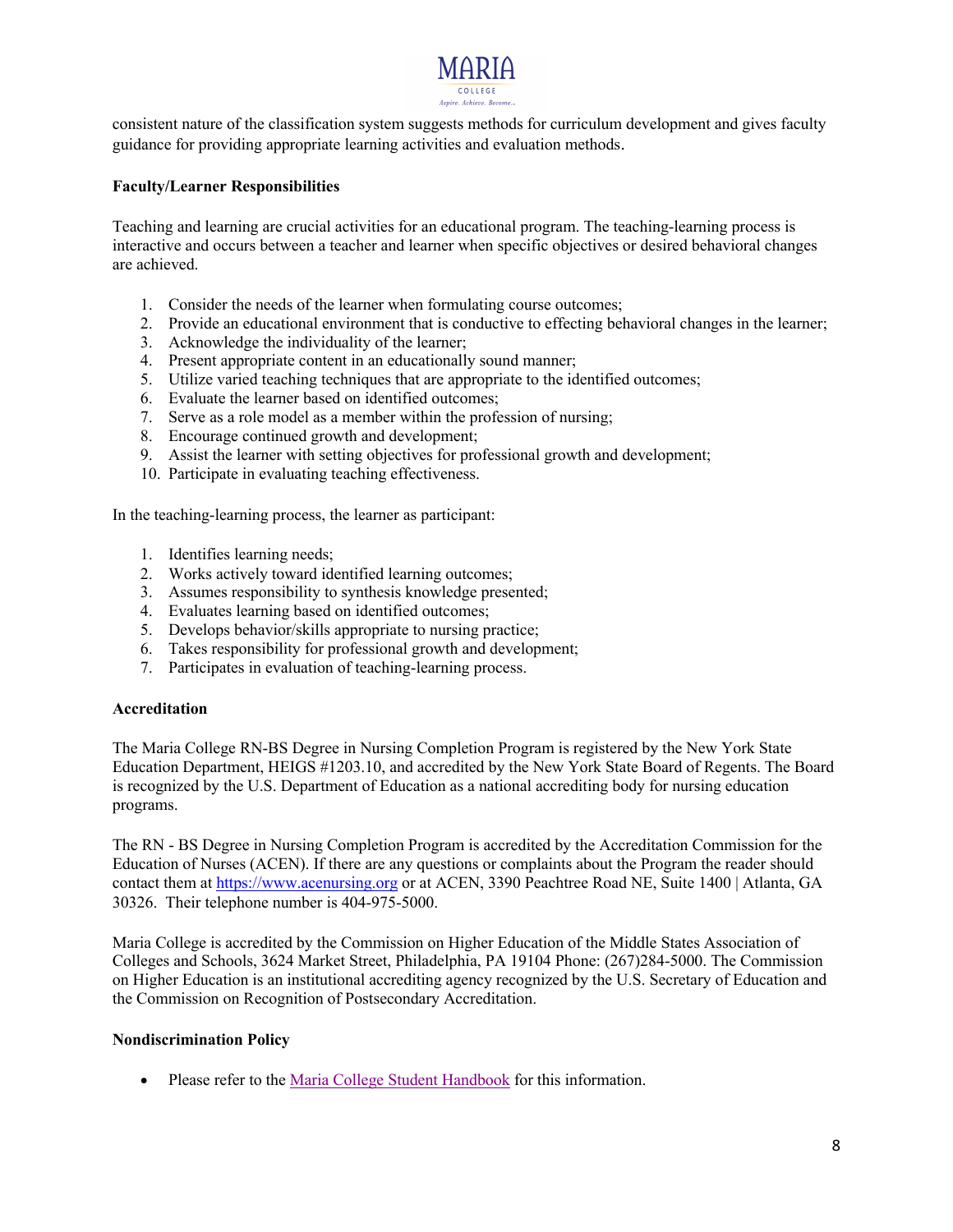

#### **RN-BS Degree in Nursing Completion Program**

• A full description of the program can be found in the Academic Catalog.

#### **Transfer Credit Policy for Maria College RN-BS Completion Program in Nursing**

Upper Division college credit from previously completed bachelor level nursing course(s) may be submitted for the purpose of transfer credit. Bachelor's course work credit submitted for as a request for waiver must meet the following conditions:

- Be from a regionally accredited degree-granting institution of higher education
- Course(s) must be completed within the last five years from the date of enrollment in Maria College RN-BS Completion Program.
- Nursing course content, level and credit hours of the transfer course must be equivalent to that of the Maria College RN-BS Completion Program course as determined by Maria College RN-BS Nursing Faculty.
- Credit will only be transferred for courses with an earned grade of C+ or better.

#### **Academic Advisement**

• Please refer to the Maria College Student Handbook for this information.

#### **Student Evaluation and Grading**

Evaluation of student work in the RN - BS Degree in Nursing Completion Program is achieved primarily using rubrics. These rubrics include the Baccalaureate Writing, Presentation, Online Discussion and Class Participation, Preparation and Attendance Rubrics. The rubrics are based on a 100-point scale. These rubrics are posted in Blackboard for each course and may be found in the Manual. In each course, the syllabus will contain what method is used for the evaluation of the assignment and the overall weight (or % of the final grade) of each assignment. For each course a variety of sources such as, online discussions, papers, presentations, exams etc., will be used to determine the final grade.

#### **Rounding of Grades**

Only the final grade for the course will be rounded. Final grades will be calculated to the tenth if there is a partial grade. Grades 0.5 and greater will be rounded up to the next highest whole number. Grades 0.4 will retain the same whole number value.

#### **Clinical Grading**

The faculty for the course will award a grade of pass/fail for the clinical component of the course based on his/her feedback from the clinical mentor, discussion with the student, and Clinical Log. Students must pass the clinical portion of the course to receive credit for the course.

#### **Change of Grade**

The instructor of a course has the sole and final responsibility for any grade reported for that course. Any change of grade (except removal of an "Incomplete") after the grade is on record in the Registrar Office must be requested within three months after the end of the semester in which the original grade was issued.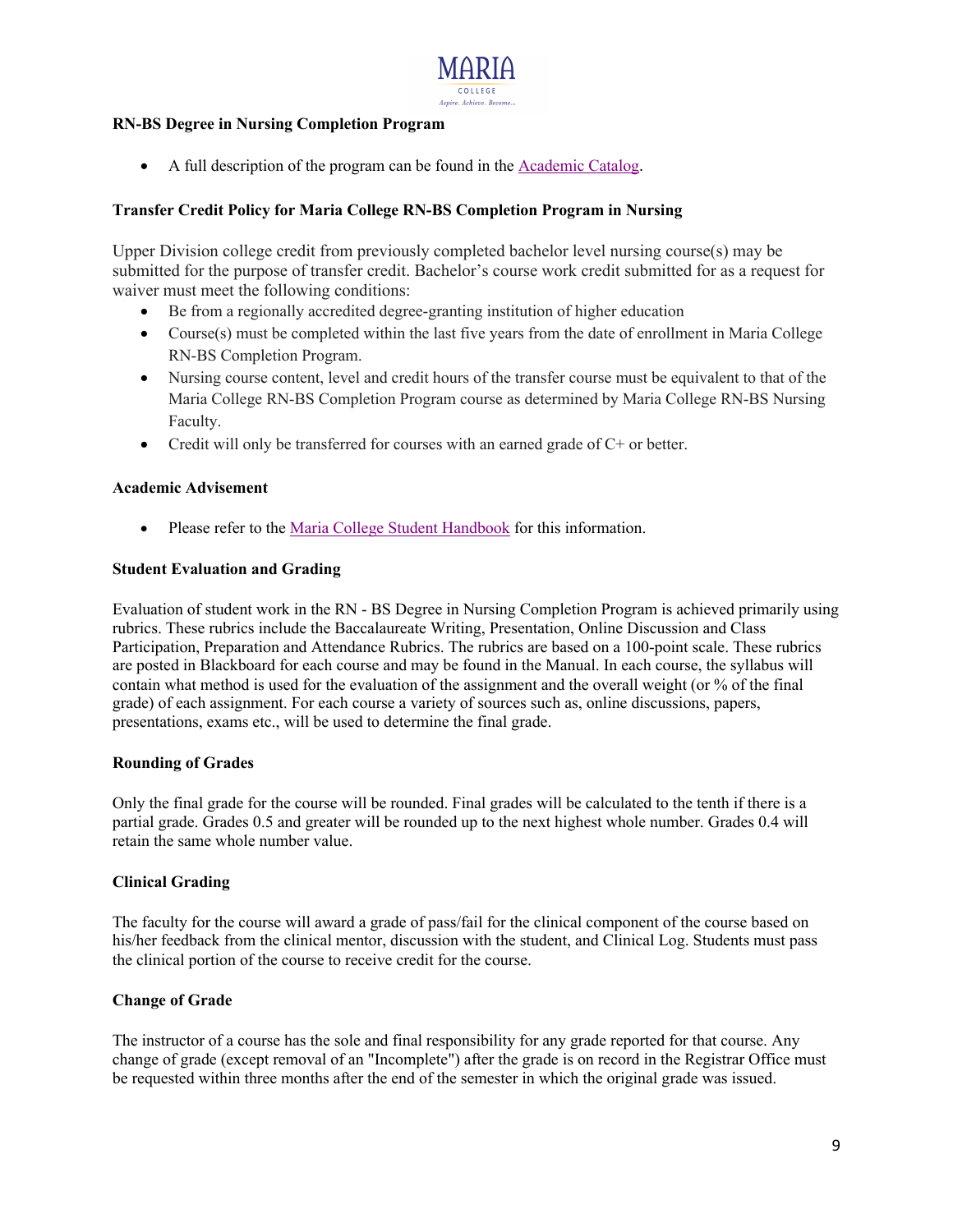

#### **Academic Progression Policy**

Students must obtain a minimum grade of "C+" in all nursing courses required for the Program. (A grade of "C" is not adequate to meet the minimum requirement of "C+".) A student may repeat a nursing course only once. Failure to successfully complete course work that is required by the Nursing Program results in dismissal from the program.

#### **Grading for the Nursing classes:**

Please refer to the Academic Catalog.

#### **Classroom Expectations**

These seminar classes are highly participatory; therefore, class attendance, punctuality, and participation are expected behaviors for these courses. The faculty reserves the right to lower a grade based on absences or lateness. Please email the instructor if you are to be late or absent, as this is a professional courtesy. Furthermore, it is your obligation to contact the faculty regarding what was covered in your absence. The classroom is a microcosm of the real practice world. Therefore, as in a professional setting, so in the classroom, positive and respectful manners are expected. These include careful listening in class, polite responses to instructor and colleagues, an awake and attentive presence, and turning off cell phones. Due dates are indicated on the class schedule; please refer to this to guide your work. Late papers and discussion postings may not be accepted unless prior arrangements have been made with the instructor in advance of the deadline. The same is true of exams, both written and practical; prior notification is necessary and arrangements for make-ups will only be given at the discretion of the instructor. Finally, students who fail to be in class for their presentations may be awarded a zero for the presentation. Provisions for late submissions of course work are at the discretion of the instructor. Note that ignorance of applicable deadlines and procedures is not a basis for a waiver of existing regulations.

#### **Social Networking Policy**

Maria College students are expected to adhere to the guidelines set forth for social media use in the Student Handbook and Code of Conduct, as well as the College's communications policy and computer use policy.

- Student Handbook page 24 Maria College Student Handbook 2020-2021
- Communications Policy: https://mariacollege.edu/about-maria/policies-procedures/communicationspolicy
- Computer Use Policy page 5: https://mariacollege.edu/wp-content/uploads/2018/10/Maria-College-Computer-Use-Policy-Updated-August-2018-4817-9742-6288-v.1.pdf

In addition, Maria College Nursing students are free to express themselves as private citizens on social media sites to the degree that their speech or posting:

- Does not violate the *American Nurses' Association (ANA) Code of Ethics*
- Does not violate confidentiality implicit in their roles as nursing student.
- 1. Maria College Nursing students shall not post, transmit or otherwise disseminate any information to which they have access because of their attendance in the program without written permission from the Nursing Department Dean and the instructor of the course.  This includes but is not limited to audio or videotaping of lectures and lab.
- 2. Maria College Nursing students may be required to access their social media sites at the request of the Nursing department or Maria College administration to verify compliance with the above stated policies.  Failure to comply may result in immediate dismissal from the Nursing program.
- 3. Failure to comply with this social media networking policy may be grounds for disciplinary action, including but not limited to dismissal from the Maria College Nursing program.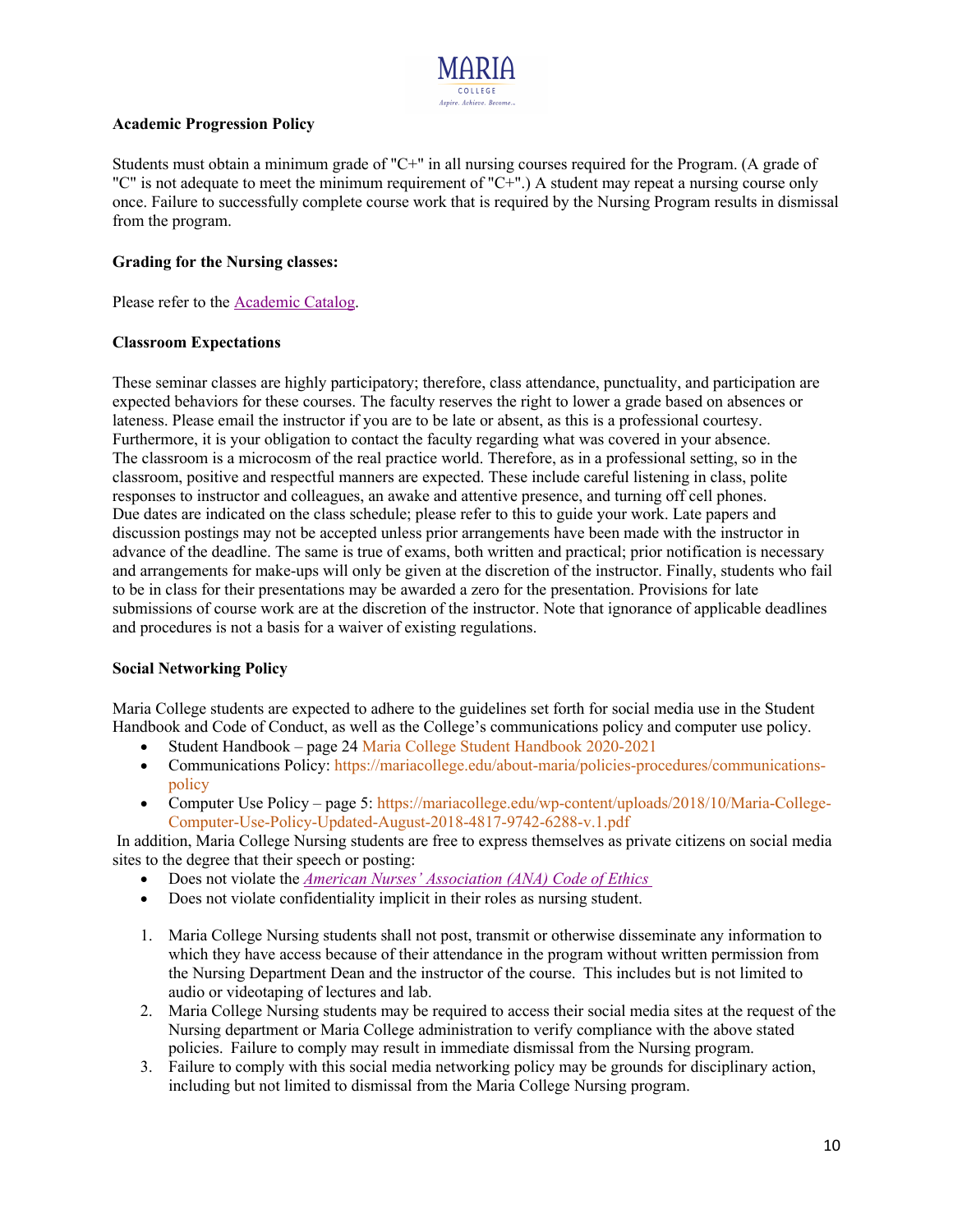

#### **Academic Integrity – Student Responsibilities**

Please refer to the Maria College Student Handbook 2020-2021 for specific information. Within the nursing program as a part of academic integrity, students are also expected to adhere to the *American Nurses' Association (ANA) Code of Ethics* in the classroom, lab and clinical settings. A nursing student who violates the academic integrity policy of the college and/or *American Nurses' Association (ANA) Code of Ethics* will be referred to the Office of the Dean of Students and may be dismissed from the Maria College nursing program.

#### **Recording a Class**

Audio/video recording of a class by students is at the discretion of the faculty teaching the class. In order to audio/video record the class, the student must request the permission of the faculty teaching the class. They are for the sole purpose of the student's personal use and may not be posted or distributed publicly. There is no audio/video recording by students in the laboratory, clinical pre and post conferences, or during test review classes**.**

#### **Email**

All students are assigned Maria College email addresses to facilitate communication with the faculty and students. All communication between faculty and students will occur via Maria College email. Course updates and faculty correspondence are communicated to students via Maria College email; therefore, students are expected to check their Maria College email at least daily.

#### **Blackboard**

Since course related material is posted on Blackboard**,** students are expected to be proficient in the use of Blackboard. Faculty will post announcements and updates for students on Blackboard. All students should regularly check Blackboard for announcements and updates.

#### **Early Warning Notifications**

Early Warning Notifications are sent to students taking this course who have are struggling or unable to meet one of more of the standards of the course. The intent of these notifications is to offer you help to improve your performance in this course and ultimately achieve academic success. If you receive an Early Warning Notification, please talk to me about it so we can strategize ways to improve your current performance. Your advisor will also contact you to offer his or her support.

If you receive multiple Early Warnings from one or more of your classes, you will also be contacted by the Director of Student Support as a part of the STAR (Student-At-Risk) Initiative in order to schedule a voluntary Academic Support Review Session. It is part of the Maria College mission to provide students with a supportive environment. Please understand that Early Warning Notifications are a way that the College is attempting to help you be a successful student.

#### **Leave of Absence**

A student who wishes to take a leave of absence must complete and submit the request for withdrawal/leave of absence form with all necessary signatures. This form is only available at the Registrar's Office. Financial aid regulations stipulate that a leave of absence must not exceed a total of 180 days in any 12-month period. Upon return from a leave of absence, students must contact their academic advisor to register for their returning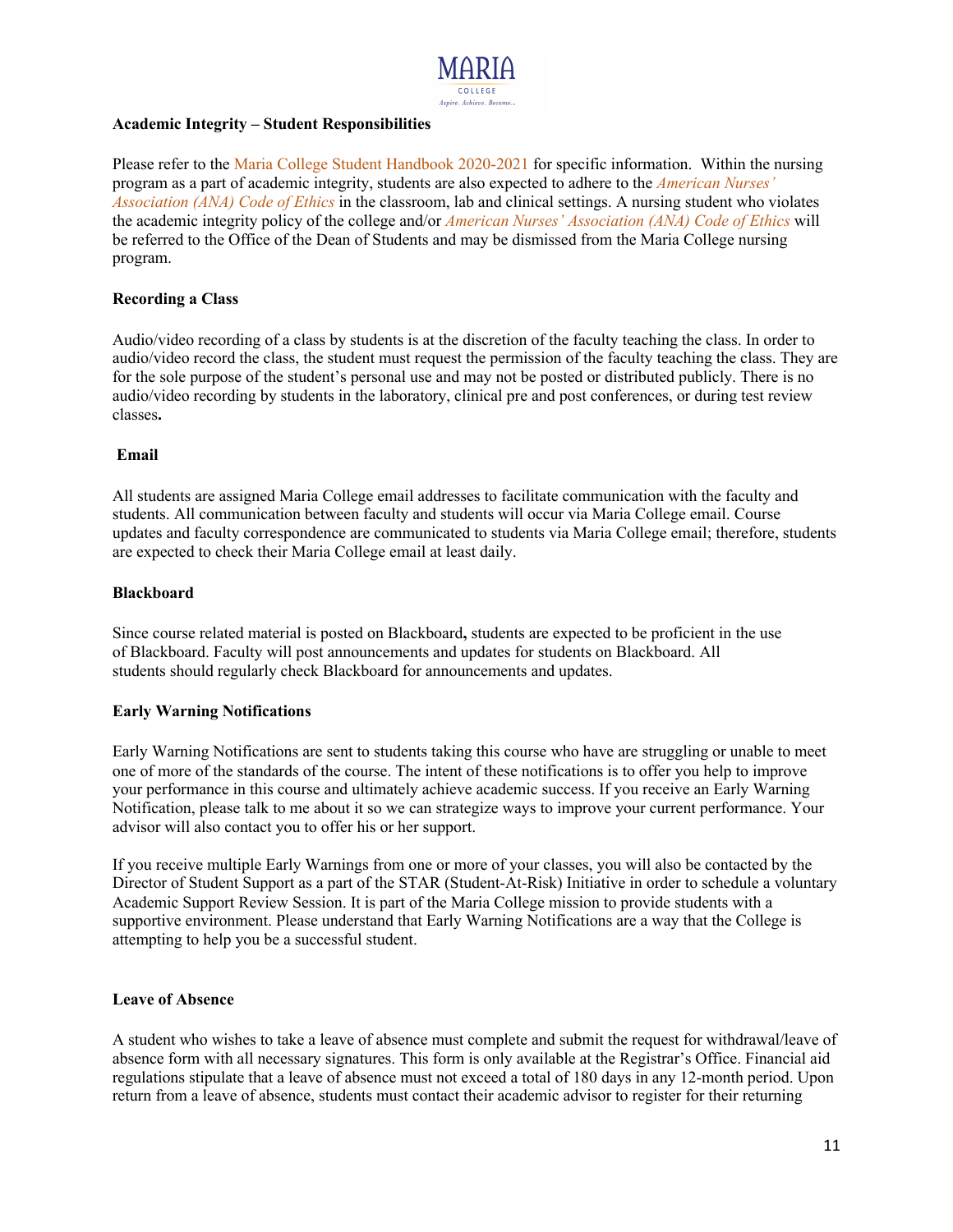

semester. A student on a medical leave of absence must provide documentation of medical clearance for return to study. A student who does not return at the end of a leave of absence will be considered withdrawn from the College, and this withdrawal will be effective as of the beginning date of the leave of absence.

#### **Withdrawal from the College**

To officially withdraw from the college, students must complete the request for withdrawal/leave of absence form and obtain the signatures of the Dean of the College, Department Chair or their academic advisor, the Business Office and the Financial Aid Office. Students withdrawing from the college must participate in an official exit interview with the Financial Aid Office after having completed the form. Withdrawn students will be sent a follow up survey by email and postal mail.

Students who withdraw from college during the course withdraw period (the first ten weeks of the semester) will receive grades of W, WS or WU in all semester-length courses. Students who withdraw from college after the ten-week course withdrawal period and before completing final examinations will receive a grade of W, WS or WU if there are documented extenuating circumstances of record at this time. These must be stated in writing and they require the signature of the advisor and the Dean of the College. Students who do not follow the official withdrawal process are considered enrolled students and their grades will be recorded. This regulation may be waived by the Dean of the College when circumstances warrant.

#### **Dismissal from the RN-BS Degree in Nursing Completion Program**

A student may be dismissed from the program if any of the following conditions occur:

- 1. Failure to maintain a C+ in nursing courses.
- 2. Unsatisfactory completion of assignments.
- 3. Clinical failure.
- 4. Failure to adhere to Program and Maria College policies.
- 5. Grievous incident by the student.

#### **Readmission**

Readmission after Dismissal: Students dismissed from Maria College for academic reasons may apply for readmission after one calendar year. Dismissed students must demonstrate improved potential for academic success through successful completion of at least six credits per semester with all grades of C or better at an alternate college to be considered for readmission.

Readmission to the RN - BS Degree in Nursing Completion Program is not automatic, is at the discretion of the Dean of Nursing and may depend upon space availability. Requests for readmission must be submitted by March 15 for the fall semester and October 15 for the spring semester.

#### **Student Code of Conduct**

Please see the Maria College Student Handbook 2020-2021 for the full Student Code of Conduct Policy.

#### **Student Grievance Procedures**

Please see the Maria College Student Handbook 2020-2021 for the full Student Grievance Policy.

#### **Drug Free Policy**

Please see the Maria College Student Handbook 2020-2021 for the full Drug Free Policy.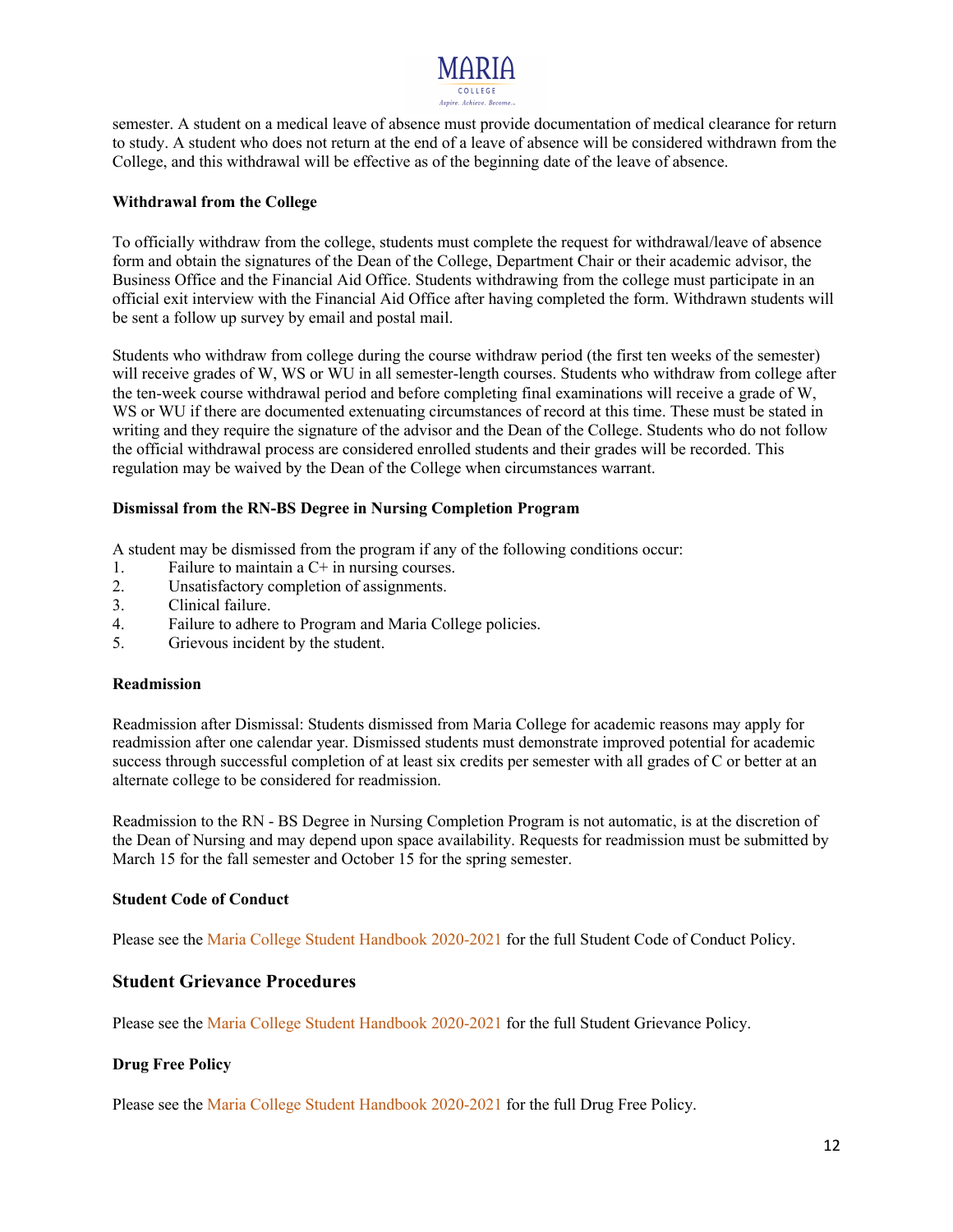

#### **Students with Disabilities Policy**

The Accessibility Services Program at Maria College assists in creating a campus environment where students with disabilities have equal access to educational programs and the opportunity to participate fully in all aspects of campus life. Individuals who identify themselves as having a physical, psychological, or learning disability for special services/academic adjustments under the Rehabilitation Act of 1973 (504, 508) and the American with Disabilities Act of 1990 must contact the Director of Accessibility Services, in the Frank O'Brien, Jr. Student Support Center, Mercy Hall 518-861-2539.

It is the responsibility of the student under the American with Disabilities Act to request services, provide professional documentation, complete the paperwork and provide each instructor with a letter detailing the reasonable accommodations as no special accommodations can be made unless this information is shared with the student's instructors. "A reasonable accommodation is one that does not alter the essential nature of a course or program and does not cause undue hardship" (Rehabilitation Act of 1973).

#### **Academic Support**

Located in the Student Support Center (Mercy Hall), the Mary Beth O'Brien Tutoring Center staffs both peer and professional tutors skilled in a variety of subjects and academic disciplines. If you think you could benefit from working with a tutor and would like to schedule an appointment, simply visit https://mariacollege.mywconline.com/ You may also speak with a staff member by phone at 518-861-2521.

If you need direct assistance or more information about tutoring and other support services, please visit the Student Support webpage at https://mariacollege.edu/student-support or send an email to studentsupport@mariacollege.edu

#### **Clinical Expectations**

Clinical courses are an integral part of the curricula of the program. Students are expected to represent professional nursing and Maria College when they are in the clinical area and are expected to conduct themselves accordingly. Student progress is measured by the course and clinical objectives and guided by the clinical rubric. Students who are unable to be assigned to a clinical area are not able to continue in the Program. When a student has a condition in which there is actual or possible limitation in the student's ability to function, the student will be denied the learning experience. Before returning to the learning experience, the student will be required to submit to the Program Director a medical clearance from a health care provider indicating that the student can function in the learning environment. This clearance must be submitted before attending the learning experience.

The courses with clinical practicums in the curriculum include: NUR385, Community Health Nursing and Epidemiology (75 hours) and NUR460, Nursing Specialty and Synthesis (60 hours). SOC410 Health Promotion across Life Span requires experiential learning.

#### **Clinical Placement**

Students work with course faculty to identify clinical opportunities to meet course outcomes. The course faculty approves the clinical placement and a clinical contract is generated for the agency if one is not already in place. The preceptor for the experience must be a nurse with a minimum of a bachelor's degree in nursing.

The clinical preceptor evaluates the student performance and the program faculty validates completion of required hours using the clinical log. Grades are based on successful completion and objectives using the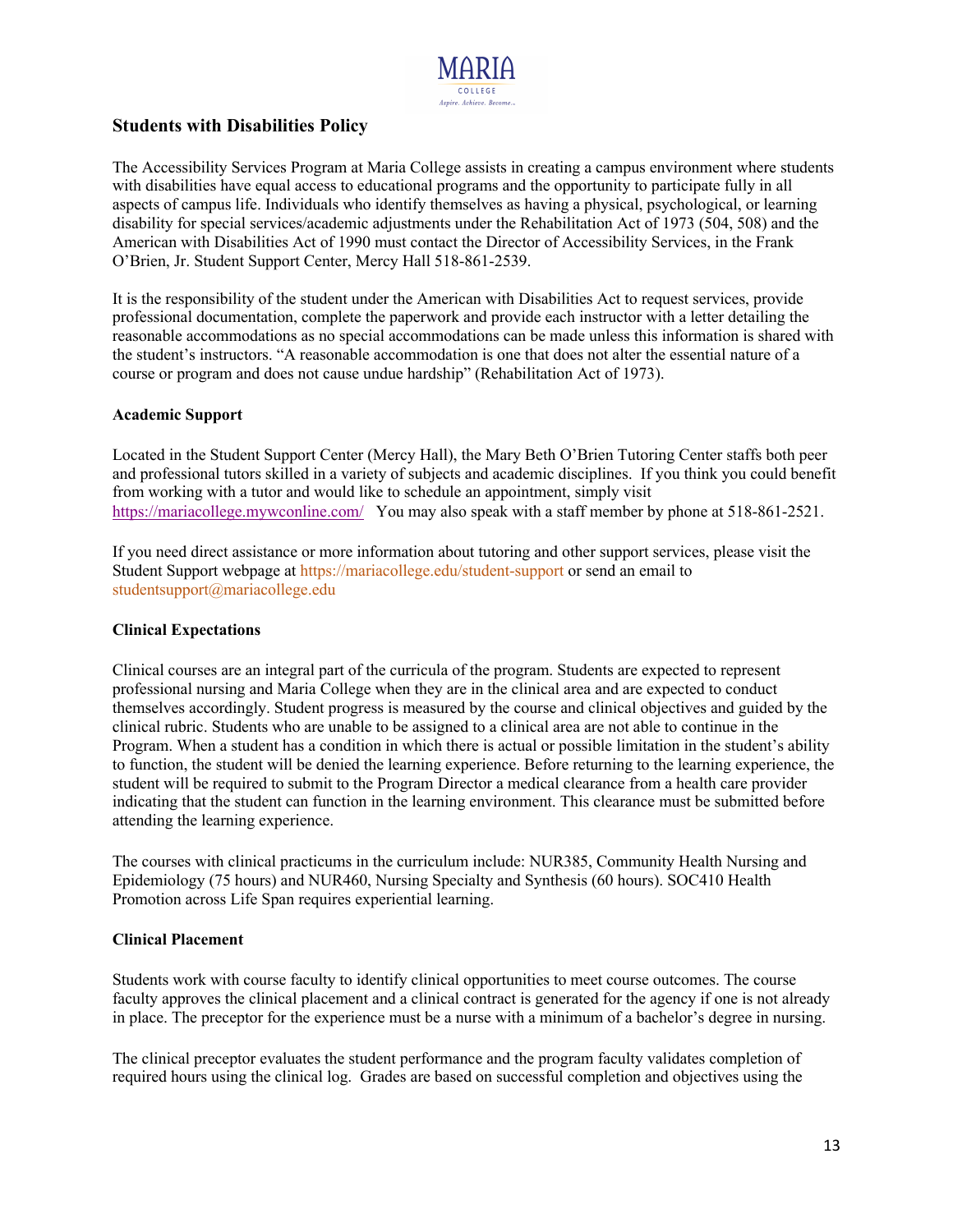clinical rubric. Unsatisfactory performance in a clinical may result required remediation, failure in the course, and/or dismissal from the program, based on the recommendation of the course faculty.

#### **Clinical Agency Requirements**

The nursing program is committed to providing meaningful experiential learning opportunities for all students enrolled in the program. The nursing program has entered into agreements with agencies to assist in providing student learning opportunities. As a part of these agreements, the nursing program is required to maintain student records that ensure that each student meets that agency's health requirements and other mandates. Castlebranch is a health records service that students subscribe to for submission and maintenance of their records. In addition, there may be agency specific requirements that the student must complete prior to the clinical experience. Some agencies require criminal background checks and an agency identification badge.

Students are required to create an account with **CastleBranch**to upload required health documents. These include the following: 

- 1) Current RN license (new associate degree graduates must have their RN license within six months of graduation)
- 2) A completed Maria College Physical Form submitted annually to CastleBranch.
	- a) The Physical Form requires:
		- 1) Physical assessment
		- 2) Results of Mantoux-PPD test (s) or chest x-ray.
		- 3) Description of any physical limitations
		- 4) Date of vaccination or antibody titer levels with accompanying laboratory report.
		- 5) Measles
		- 6) Rubella
		- 7) Mumps
		- 8) Varicella
		- 9) Tdap (within last 10 years).
		- 10) Flu **(Annually)**
		- 11) Hepatitis B or a signed declination
		- 12) Pneumovax or a signed declination
		- 13) Covid 19 Vaccination
	- b) Submission of a completed Physical Form with accompanying laboratory reports by the required due date results in clearance for experiential learning opportunities in the specific clinical sites. If completed information is not provided prior to the required dates, the student will be **prohibited** from attending clinical experiences, will be required to attend a clinical make-up and will be subject to a clinical make-up fee.
- 3) Certification in Basic Life Support (BLS) The student must submit to Castlebranch a copy of a current Basic Life Support (BLS) card from either American Heart Association (AHA) or the American Red Cross before attending clinical experience. These agencies offer many different courses, you must select and participate in a BLS certification course designated for healthcare providers. Accepted courses are:
	- a) American Red Cross: Basic Life Support (BLS) training for healthcare providers which provides two years of certification.
	- b) American Heart Association: CPR with Basic life support (BLS) for healthcare providers which provides two years of certification.

If documentation from the correct source is not submitted prior to the required dates, the student will be prohibited from attending clinical experiences, will be required to attend a clinical make-up and will be subject to a clinical make-up fee.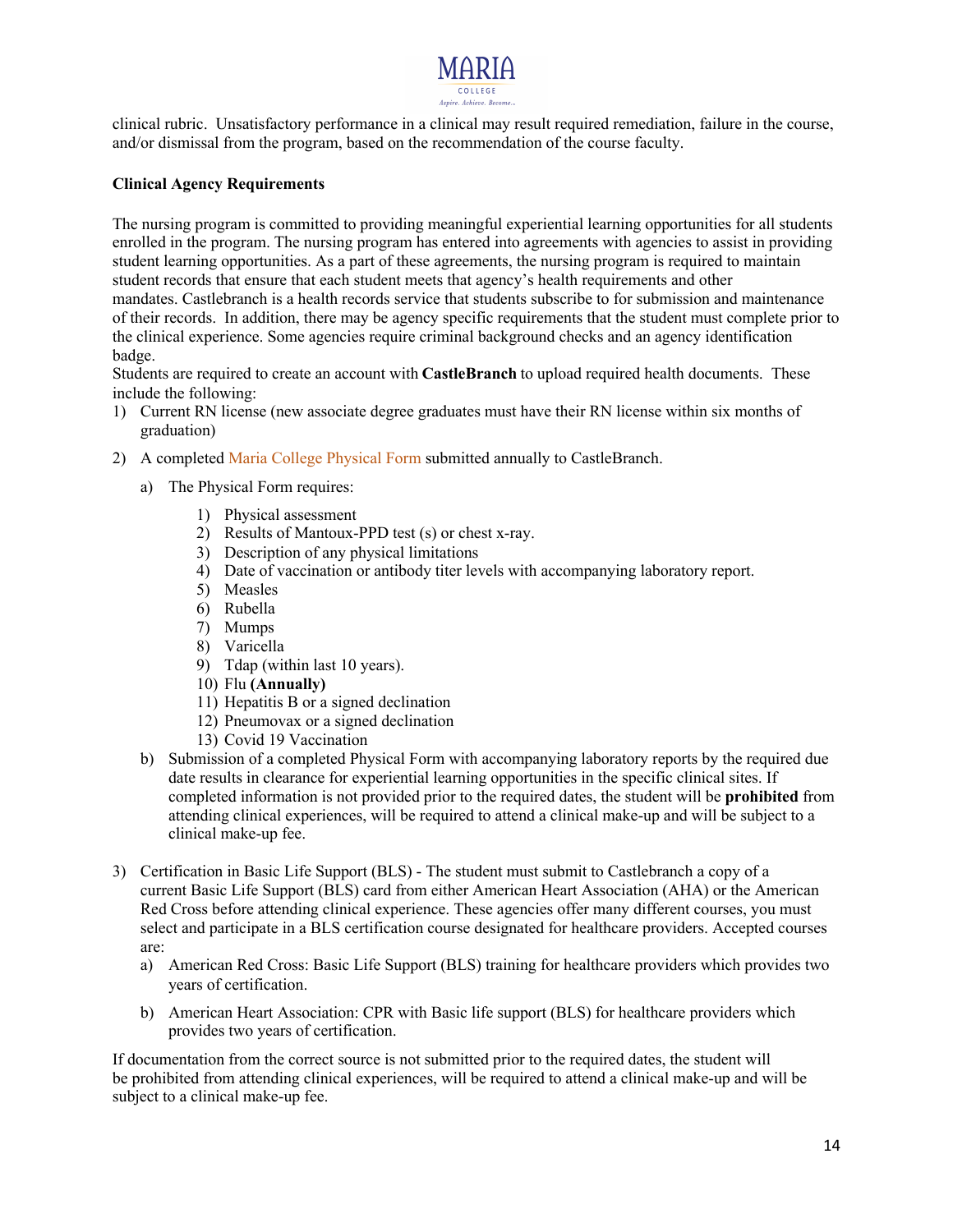

#### **Preceptor Requirements**

The preceptor must hold a Masters' degree in Nursing. Preceptor resumes must be on file in the nursing office before the beginning of the clinical assignment.

#### **Clinical Dress Code**

The student is to dress in a manner appropriate to the clinical setting and abide by their dress code. The student must wear the Maria College ID badge and Lab coat at all times when in the clinical facility.

#### **Hybrid Classes**

Select courses offered in the program are offered in a hybrid fashion. A hybrid course combines asynchronous online learning with on-campus learning strategies. That means that some of the "class meetings" will occur online, rather than in the classroom.

#### **Information Technology**

• Student Handbook – page 22 Maria College Student Handbook 2020-2021

While there are no technology requirements, it is helpful to have a computer at home with high speed internet to connect for the hybrid courses and exams. All students have the ability, to download a free copy of Microsoft Office 2016 to any device. When you, login into your Office 365 account, if you click on the Office 365 in the upper left-hand corner you will then see Download Office 2016. If you need any additional help please feel free to contact the IT office either by phone, email or stop into the IT office. ithelpdesk@mariacollege.edu

#### **Computer Use Policy and Facilities**

#### Computer Use Policy

Students at the Albany campus can use computers in Main Building, room 105. In addition, computers for literature searches are available in the Library. Students at Saratoga Hospital can use the Computer Training Room and the computers at the Medical Library at the Hospital can be used for literature searches.

#### **Sigma Theta Tau International Honor Society of Nursing – Omicron Sigma at-Large Chapter**

#### **History**

In 1922, six nurses founded Sigma Theta Tau International Honor Society of Nursing, today known as Sigma, at the Indiana University Training School for Nurses, which is now the Indiana University School of Nursing, in Indianapolis, Indiana, USA. The founders chose the name from the Greek words storgé, tharsos, and timé, meaning love, courage, and honor. Sigma became incorporated in 1985 and is a nonprofit organization with a 501(c)(3) tax status in the United States. https://www.sigmanursing.org

#### **Membership**

Potential members who meet our eligibility criteria are invited to join Sigma – baccalaureate and graduate nursing students who demonstrate excellence in scholarship and to nurse leaders exhibiting exceptional achievements in nursing. Here are some additional facts about our membership: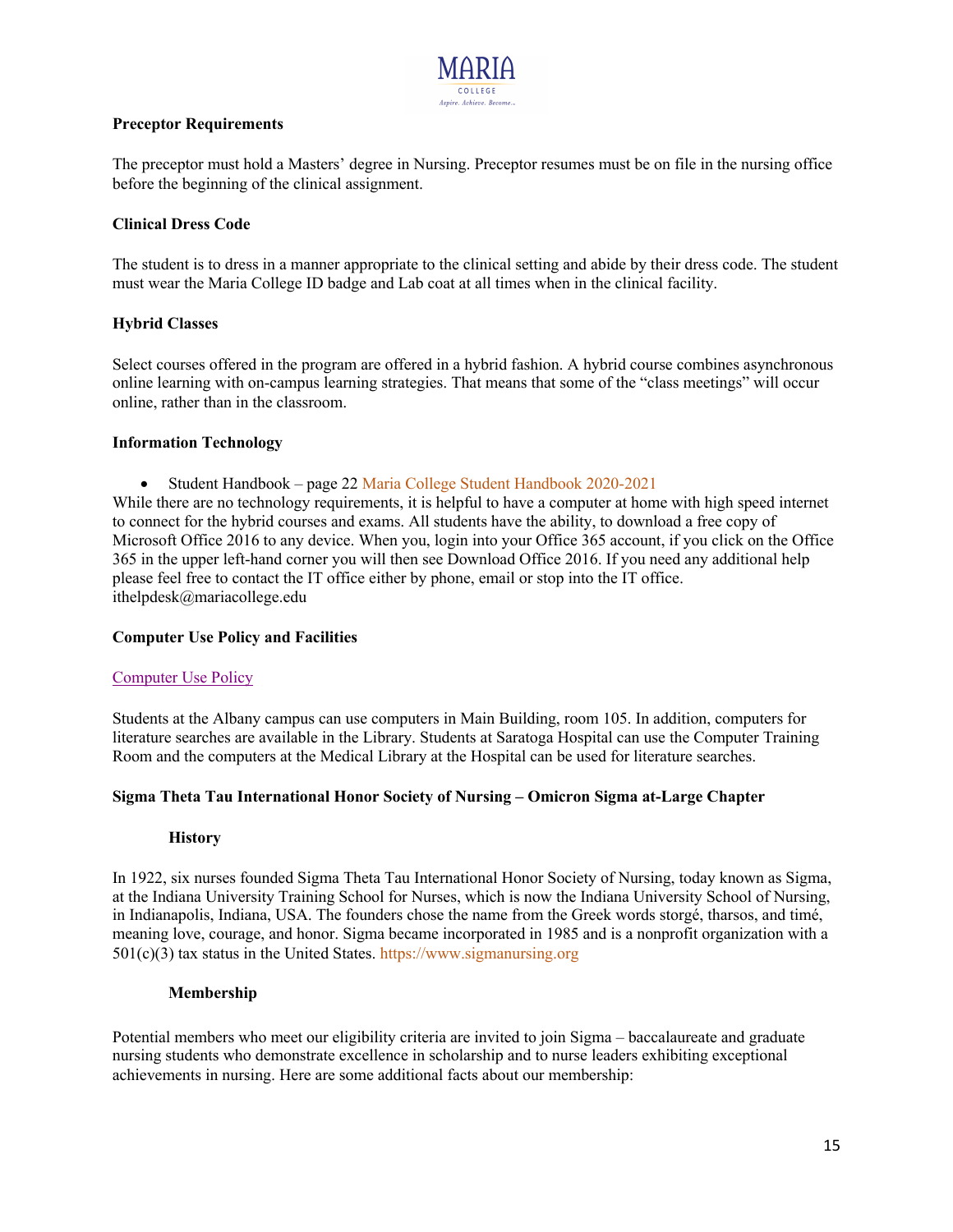- Sigma has more than 135,000 active members.
- Members reside in more than 100 countries.
- Thirty-nine % of active members hold master's and/or doctoral degrees; 51% are in staff positions; 19% are administrators or supervisors; 18% are faculty/academics; and 12% percent are in advanced practice.
- There are roughly 540 chapters at more than 700 institutions of higher education throughout Armenia, Australia, Botswana, Brazil, Canada, Colombia, England, Ghana, Hong Kong, Ireland, Israel, Jamaica, Japan, Jordan, Kenya, Lebanon, Malawi, Mexico, the Netherlands, Pakistan, Philippines, Portugal, Scotland, Singapore, South Africa, South Korea, Swaziland, Sweden, Taiwan, Tanzania, Thailand, the United Kingdom, and the United States of America.
- Sigma communicates regularly with more than 100 nurse leaders who have expressed interest in establishing chapters globally, including those in Chile, China, Costa Rica, Denmark, Finland, India, Ireland, Israel, Germany, Jamaica, New Zealand, and Spain.

#### $-32221$ Omicron Sigma<br>at-Large Chapter Sigma

The Maria College RN-BS Degree in Nursing Completion Program is a chartered Chapter of Sigma Theta Tau International Honor Society of Nursing. Omicron Sigma at-Large Chapter became chartered on November 9, 2018.

### **Eligibility**

Registered Nurse Students must:

- have completed 12 credit hours at their current school.
- have completed half of the nursing curriculum.
- achieve academic excellence
	- For universities/institutions of higher education that use a 4.0 grade point average system to measure academic achievement, baccalaureate students must have a cumulative grade point average (GPA) of at least 3.0. GPAs should be computed according to the policies of the university.
- rank in the top 35% of the graduating class.
- meet the expectation of academic integrity.

#### **RN - BS Degree in Nursing Completion Program Student Participation in Governance**

Student Council: Maria's student government, is a platform for students to represent the student body. This group hosts programs and activities to support and engage their peers and participates in College Council meetings. For further information please refer to p.27 of the Maria College Student Handbook.

#### **Alumni and Giving**

Students who are graduates of Maria College Nursing Programs are eligible to participate in Alumni and Giving activities. This Alumni and Giving conducts educational and social events for students, alumni, and the community. We are proud of the ways our alumni are making a difference in the lives of others and in their communities. We celebrate your achievements and look forward to your involvement in the life of Maria. https://mariacollege.edu/alumni-giving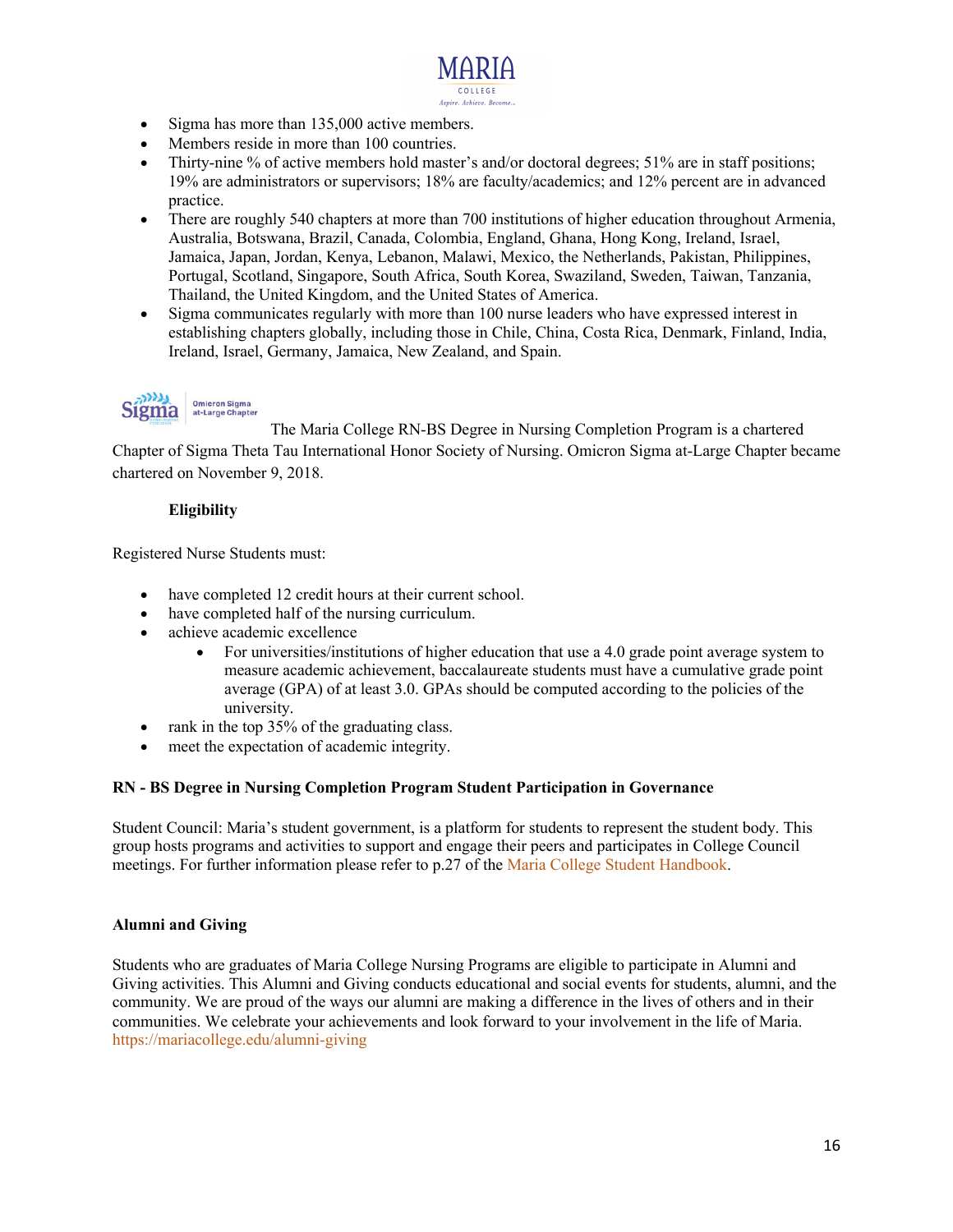

#### Maria College RN - BS Degree in Nursing Completion Program

#### 2021-2022

I, have received the RN - BS Degree in Nursing Completion Program

Student Manual. I recognize that it is my responsibility to understand and follow the policies in the Manual.

Signature: \_\_\_\_\_\_\_\_\_\_\_\_\_\_\_\_\_\_\_\_\_\_\_\_\_\_\_\_\_\_\_\_\_\_\_\_\_ Date: \_\_\_\_\_\_\_\_\_\_\_\_\_\_\_\_\_\_\_\_\_\_

Disclaimer

Notwithstanding anything contained within the RN - BS Degree in Nursing Completion Program Student Policies and Procedure Manual, the Nursing Programs reserve the right, whenever it is deemed advisable, (1) to change or modify its schedule of tuition or fees, (2) to withdraw, cancel, reschedule, or modify any course, program of study, degree, or any connection with the foregoing and (3) to change or modify any policy. Please be advised that due to printing deadlines, information in this RN - BS Degree in Nursing Completion Program Student Manual may be outdated. It is the responsibility of each student to ascertain current information as it pertains to the individual's program particularly with regard to satisfaction of degree requirements by consultation with the student's advisor, the Programs Chairperson, the office of the Academic Dean, and other appropriate offices such as the Registrar or Financial Aid. In preparing this Manual, every effort is made to provide pertinent and accurate information; however, Maria College assumes no responsibility for errors or omissions.

Revised 8/2021